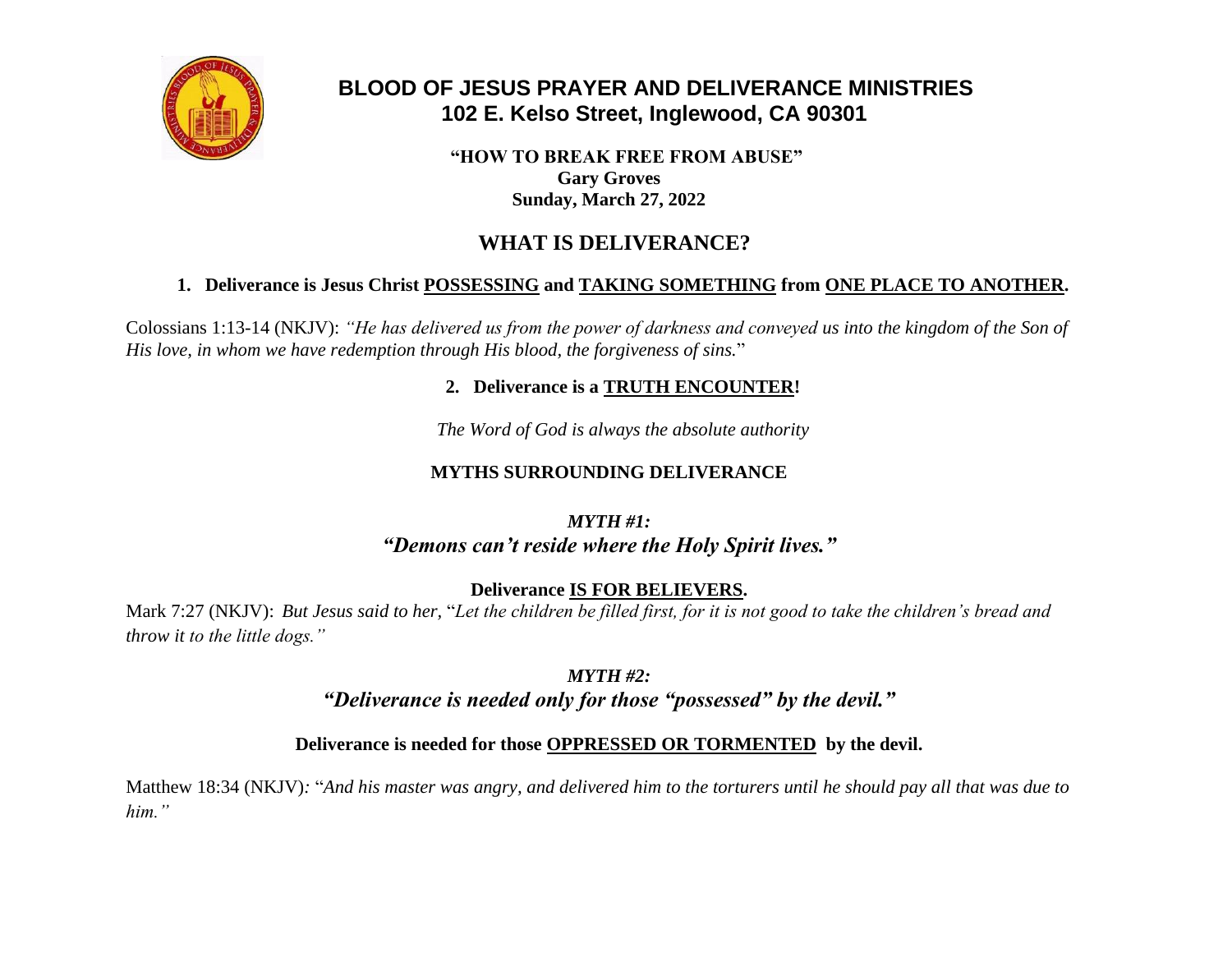# *MYTH #3: The Spiritual Warfare is between God and Satan.*

#### **The Spiritual Warfare is between the devil and THE BODY OF CHRIST.**

1 Peter 5:8 (NKJV): "*Be sober, be vigilant; because your adversary the devil walks about like a roaring lion, seeking whom he may devour*."

#### *MYTH #4:*

# *Only evil people can have demons.*

#### **The truth is IF YOU ARE ALIVE you are a candidate.**

Ephesians 6:13 (NIV): "*Therefore put on the full armor of God, so that when the day of evil comes, you may be able to stand your ground…"*

Job 19:1-3 (TEV): "*Why do you keep tormenting me with words? Time after time you insult me and show no shame for the way you abuse me*."

Job 30:27 (NIV**):** "*The churning inside me never stops; days of suffering confront me*."

#### **BIBLICAL STEPS IN BREAKING FREE FROM ABUSE**

## **I. Don't KEEP IT LOCKED INSIDE.**

## **WHAT TAKES PLACE WHEN I KEEP ABUSE HIDDEN**

Psalm 39:1-4 (TEV): *I said, "I will be careful about what I do and will not let my tongue make me sin; I will not say anything while evil people are near. I kept quiet, not saying a word, not even about anything good! But my suffering only grew worse, and I was overcome with anxiety. The more I thought, the more troubled I became; I could not keep from asking: "LORD, how long will I live? When will I die? Tell me how soon my life will end*."

## **1. I become AFRAID TO TALK ABOUT IT.**

*"…I will not say anything while evil people are near…"*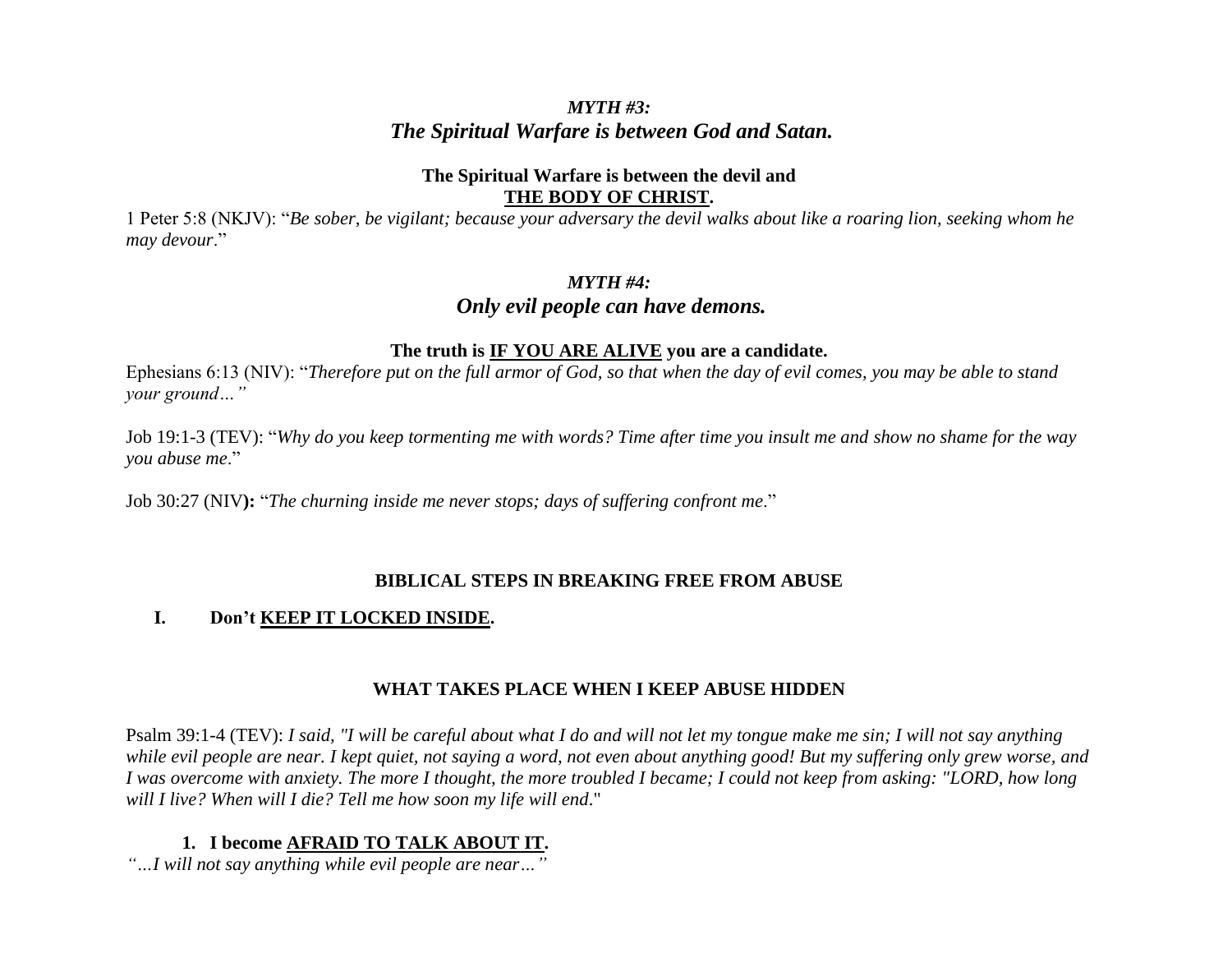#### **2. The silence only MAKES IT WORSE.**

*"…I kept quiet, not saying a word but my suffering only grew worse…"*

#### **3. Eventually PANIC SETS IN.**

*"…I was overcome with anxiety…"*

**II. I need to NAME THE ABUSE.**

#### **WHAT EMOTIONAL ABUSERS DO**

### **1. They AGGRAVATE.**

Psalm 102:8 (TLB): "*My enemies taunt me day after day and curse at me*."

# **2. They INTIMIDATE.**

Psalm 109:20 (TLB): *"…who tell lies about me and threaten me with death*."

## **3. They HUMILIATE**.

Psalm 69:19a (GW): "*You know that I have been insulted, put to shame, and humiliated.*"

# **4. They MANIPULATE.**

Psalm 73:8 (MSG): "*They jeer, using words to kill; they bully their way with words.*"

## **III. Don't LESSEN THE ABUSE.**

Ephesians 5:6 (GW): "*Don't let anyone deceive you with meaningless words. It is because of sins like these that God's anger comes to those who refuse to obey him.*"

## **IV. Don't CONFRONT AN ABUSER BY YOURSELF**.

Ecclesiastes 4:12 (TEV): "*Two people can resist an attack that would defeat one person alone. A rope made of three cords is hard to break*."

Ephesians 5:11-13 (TLB): "*Take no part in the worthless pleasures of evil and darkness, but instead, rebuke and expose them. It would be shameful even to mention here those pleasures of darkness that the ungodly do. But when you expose them, the light shines in upon their sin and shows it up, and when they see how wrong they really are, some of them may even become children of light!"*